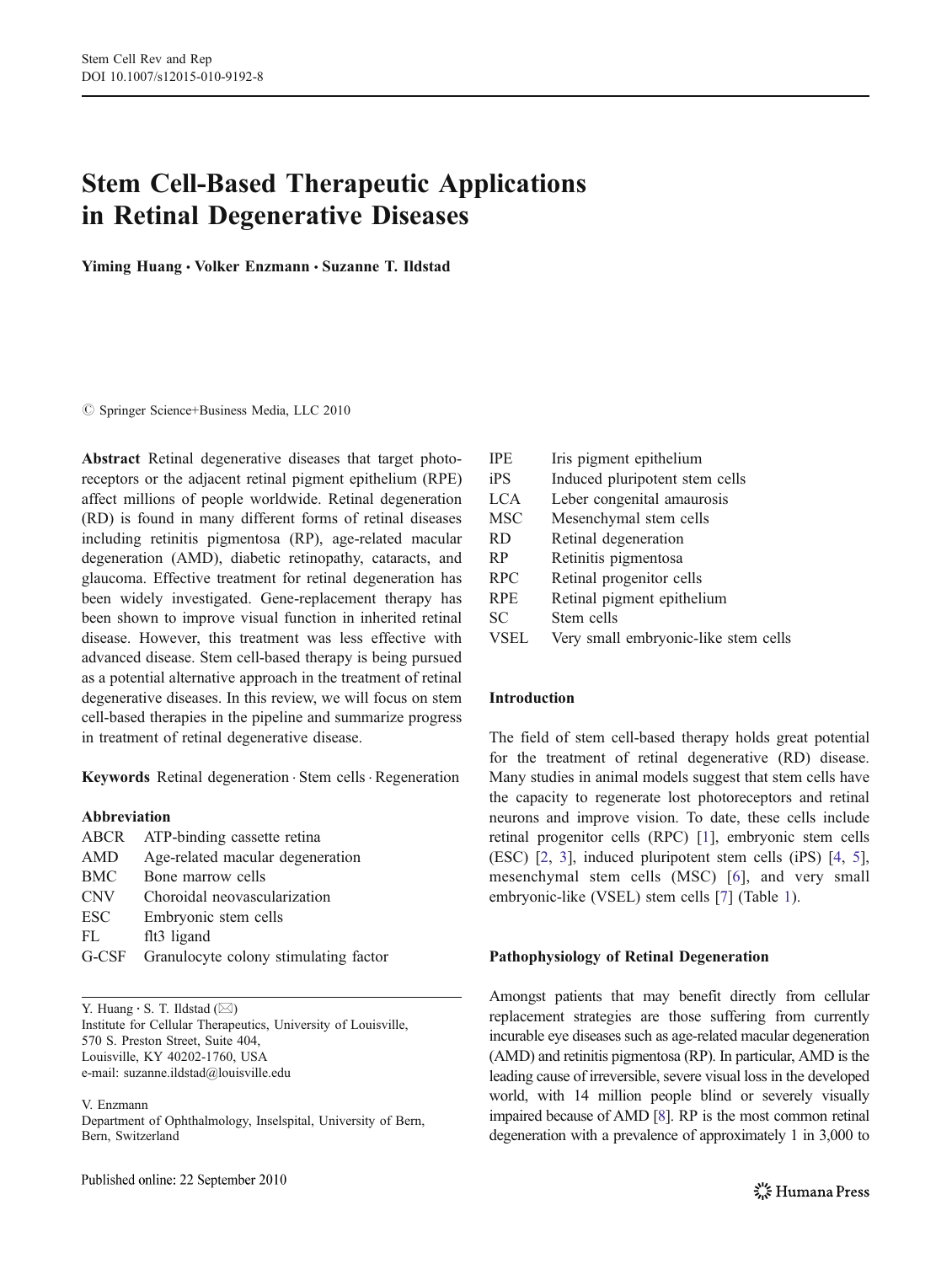<span id="page-1-0"></span>Table 1 Type of stem cells in the treatment of retinal degenerative diseases

| Type of stem cells                   | References        |  |
|--------------------------------------|-------------------|--|
| Retinal progenitor cells (RPC)       | $[1, 20 - 26]$    |  |
| Embryonic stem cells (ESC)           | $[2, 3, 41 - 46]$ |  |
| Induced pluripotent stem cells (iPS) | [4, 101]          |  |
| Mesenchymal stem cells (MSC)         | [6, 71]           |  |
| Bone marrow-derived VSEL             | [7, 78]           |  |
|                                      |                   |  |

1 in 5,000 individuals [\[9\]](#page-8-0), affecting approximately 1.5 million people worldwide [\[10\]](#page-8-0). Retinal degenerations from progressive loss of photoreceptor cells are largely responsible for vision loss. The etiology is attributed primarily to RPE cells (playing an essential role for photoreceptor function and survival) or the photoreceptors themselves [[11\]](#page-8-0). The pathology of retinal degenerations is summarized in Table 2.

Age-Related Macular Degeneration The natural history of dry AMD is progressive, with gradual loss of visual function that may span many years' time. Two types of AMD are known: dry and wet AMD. The dry or nonexudative form accounts for about 90% of all cases. Many patients with dry AMD are asymptomatic and unaware of the disease. In 10–15% of patients with dry AMD, the deterioration is more rapid and extensive and they suffer significant vision loss due to geographic atrophy [\[8](#page-8-0)]. The disease is characterized by the presence of lipid-containing deposits called drusen, including hard drusen (associated

with localized dysfunction of the RPE), soft drusen (associated with diffuse dysfunction of the RPE), and geographic atrophy. These fundus changes may predispose the eye to develop the neovascular/exudative stages of AMD [[12\]](#page-8-0). The wet or exudative form accounts for only 10% of all AMD cases. However, most patients who develop the exudative form of AMD will develop central visual impairment. Wet AMD is characterized by choroidal neovascularization (CNV). The abnormal blood vessel growth begins in the vascular choroid; eventually the vessels break through the basement membrane (Bruch's membrane) of the RPE and invade the outer retina. The blood vessels are not of the "continuous" type and leak blood and fluid, which secondarily damage the photoreceptor cells. Wet AMD advances rather rapidly to a stage referred to as a disciform scar. This process usually takes place over several months and typically results in a fibrotic scar underlying the macula accompanied by a central scotoma with severe central vision loss. Patients with neovascular AMD in one eye have a 4–12% per year cumulative risk of developing neovascular AMD in the other eye [[8\]](#page-8-0). Therapeutic approaches for AMD focused almost exclusively upon the exudative form and were only of limited benefit to most patients. However, the introduction of pharmacotherapies against vascular endothelial growth factor-A (VEGF-A), a key factor in the pathogenesis of CNV, for treatment of neovascular AMD brings hope for these patients [[13](#page-8-0)].

Retinitis Pigmentosa RP is a heterogeneous family of inherited retinal disorders characterized by progressive degeneration of

Table 2 Pathology of retinal degenerations

| Disease                       | Pathology                                                                                                                                                                                                                                                                                                                                                    | Cause                                                                  |
|-------------------------------|--------------------------------------------------------------------------------------------------------------------------------------------------------------------------------------------------------------------------------------------------------------------------------------------------------------------------------------------------------------|------------------------------------------------------------------------|
| AMD                           | Dry AMD: most common form, lipid-containing drusen, slow progressing, geographic atrophy<br>Wet AMD: cause of legal blindness, fast progressing, choroidal neovascularization                                                                                                                                                                                | Unknown                                                                |
|                               | Stargardt's disease Most common hereditary macular dystrophy. Central vision loss early of age. Rapid<br>and severe central vision impairment                                                                                                                                                                                                                | Mutation in:                                                           |
|                               |                                                                                                                                                                                                                                                                                                                                                              | <b>ATP-Binding Cassette</b>                                            |
|                               |                                                                                                                                                                                                                                                                                                                                                              | Retina ( <i>ABCR</i> ) gene                                            |
| Leber congenital<br>amaurosis | Moderate to severe visual impairment at or within few months of birth. Nystagmus<br>and sluggish pupillary responses. Absent electroretinographic responses                                                                                                                                                                                                  | Mutations in:                                                          |
|                               |                                                                                                                                                                                                                                                                                                                                                              | Retinal guanylate cyclase<br>$(RET-GCL)$ , $CRX$ and<br>$RPE-65$ genes |
| Usher syndrome                | Combined hearing and vision impairments:                                                                                                                                                                                                                                                                                                                     | Mutation in:                                                           |
|                               | Type I: most common type, born completely deaf and balance problems, in adolescence<br>exhibition of night blindness and loss of peripheral vision.                                                                                                                                                                                                          | Myosin Vlla or                                                         |
|                               | Type II: born with moderate to severe hearing impairment but no problems. Symptoms<br>of RP develop later in adolescence.                                                                                                                                                                                                                                    | <i>PCDH15</i> gene (Type 1)                                            |
|                               | Type III: progressive hearing and vision loss.                                                                                                                                                                                                                                                                                                               | $USH2A$ gene (Type II)                                                 |
|                               |                                                                                                                                                                                                                                                                                                                                                              | CLRN1 gene (Type III)                                                  |
| Retinitis<br>pigmentosa       | Group of retinal dystrophies with progressive vision loss. Abnormalities of photoreceptors<br>(rods and cones) or retinal pigment epithelium. Night blindness followed by reduction<br>of peripheral vision (tunnel vision), sometimes late loss of central vision. Genetic forms:<br>Autosomal dominant, autosomal recessive, X-linked retinitis pigmentosa | More than 150 different<br>mutations known                             |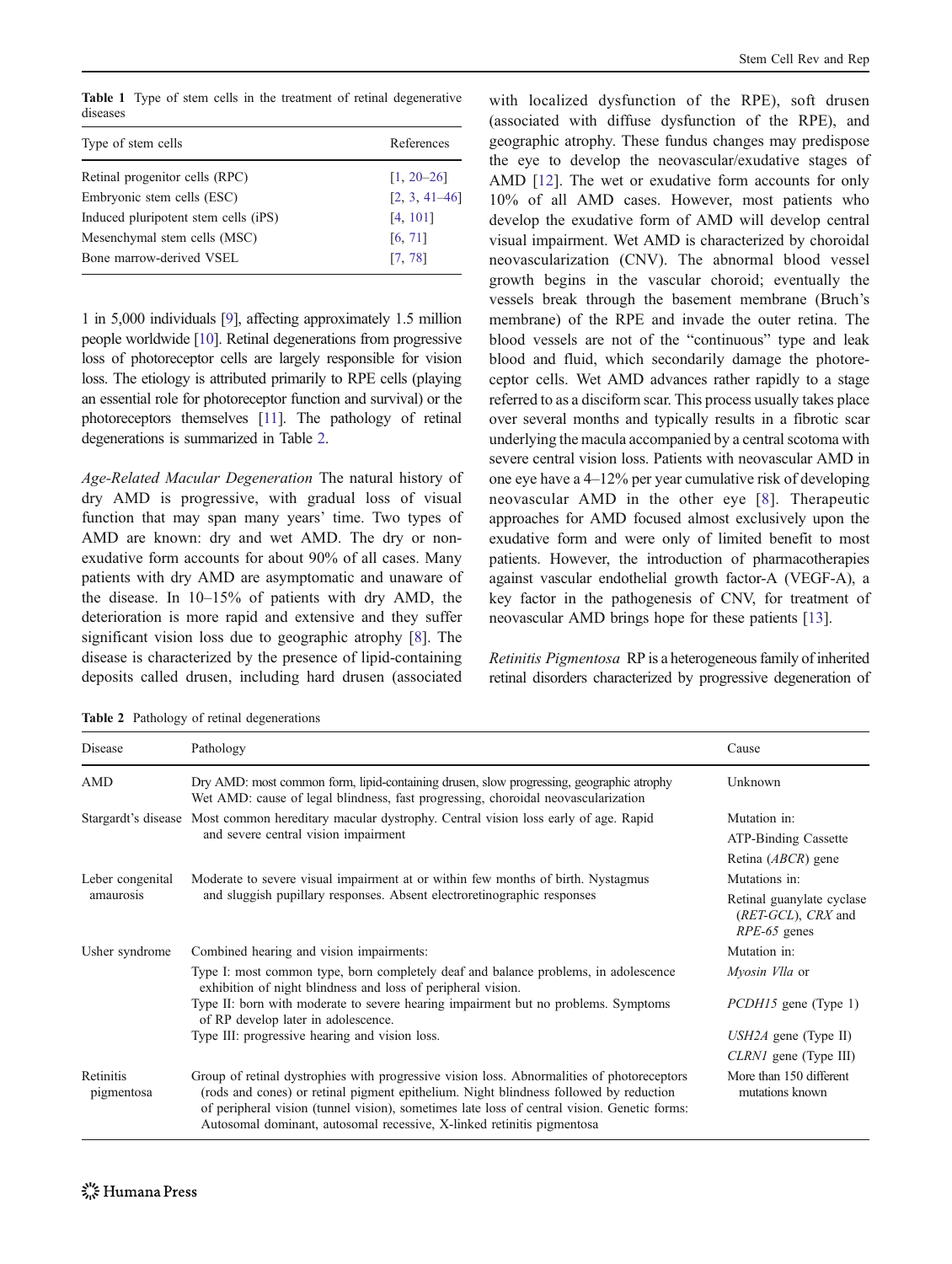the photoreceptors with subsequent degeneration of RPE. It is the most common inherited retinal degeneration worldwide and characterized by pigment deposits predominantly in the peripheral retina and by a relative sparing of the central retina. The typical manifestations are present between adolescence and early adulthood leads with it a high probability to devastating visual loss [\[14](#page-8-0)]. In most of the cases of RP, there is primary degeneration of photoreceptor rods, with secondary degeneration of cones. RP is a long-lasting disease that usually evolves over several decades, initially presented as night blindness, and later in life as visual impairment in diurnal conditions. Currently, there is no therapy that stops the evolution of the disease or restores vision. However, there are several therapeutic strategies, including cell or tissue transplantation, aimed at slowing down the degenerative process, treating the complications and helping patients to cope with the social and psychological impact of blindness [\[15\]](#page-8-0).

Associated Diseases Stargardt's disease is the most common inherited "juvenile" form of macular degeneration. Children typically begin experiencing central vision loss between 6 and 12 years of age. Although peripheral vision remains unaffected, individuals with Stargardt's disease usually experience rapid and severe central vision impairment. The disease exhibits an autosomal recessive pattern with mutations in the ATP-Binding Cassette Retina (ABCR) gene, which is expressed exclusively and at high levels in the retina and rod photoreceptors, and is responsible for the disease. The ABCR gene may also be responsible for some forms of age-related macular degeneration as well [\[16](#page-8-0)].

Leber congenital amaurosis (LCA) is the designation for a group of autosomal recessive retinal dystrophies that represent the most common genetic causes of congenital visual impairment of retinal origin in infants and children. LCA is characterized by moderate to severe visual impairment identified at or within a few months of birth, infantile nystagmus, sluggish pupillary responses, and absent or poorly recordable electroretinographic responses early in life. LCA has been shown to be caused by mutations in three different genes: guanylate cyclase, CRX and RPE-65 [[17](#page-8-0)].

Usher syndrome is an autosomal recessive disease that is characterized by moderate to profound hearing impairment and progressive vision loss due to RP. It is the major cause of a combined hearing and visual impairment. Three types of the syndrome are known. Type 1 is diagnosed in individuals who are born profoundly (completely) deaf and who experience problems with balance. The R245X mutation of the *PCDH15* gene may be the most common cause of this type of the disease. In adolescence, they usually begin to exhibit the first signs of RP which are night blindness and loss of peripheral vision. Type II is diagnosed in individuals with moderate to severe hearing impairment at birth, but who do not have balance problems.

Symptoms of RP develop later in adolescence. Type III is characterized by hearing loss and vision loss due to RP, and both symptoms are progressive [\[18](#page-8-0)].

## Type of Stem Cells

Retinal Progenitor Cells RPC are derived from fetal or neonatal retinas, and comprise an immature cell population that is responsible for generation of all retinal cells during embryonic development [[19](#page-8-0)]. Previous studies reported that RPC can proliferate and generate new neurons and specialized retinal support cells in vitro [\[20](#page-8-0)–[22](#page-8-0)]. RPC can migrate into all retinal layers and develop morphological characteristics of various retinal cell types in vivo [\[1](#page-7-0), [23](#page-8-0)–[26](#page-8-0)]. These results support the hypothesis that RPC transplants are a potential treatment for retinal degenerative diseases.

Embryonic Stem Cells (ESC) ESC are derived from the inner cell mass of blastocyst-stage embryos, with selfrenewal capabilities as well as the ability to differentiate into all adult cell types derived from the three embryonic germ layers [[27](#page-8-0)–[29\]](#page-8-0). Therefore, ESC hold great therapeutic promise in the generation of functional cell types relevant for neurons [\[30](#page-8-0)–[34](#page-8-0)], cardiomyocytes [[35](#page-8-0), [36](#page-8-0)], hepatocytes [\[37](#page-8-0)], lung epithelium [\[38](#page-8-0)] and pancreatic beta cells [[39,](#page-8-0) [40](#page-8-0)]. Studies have shown that ESC can differentiate into photoreceptor progenitors, photoreceptor, or retinal pigment epithelium (RPE) in mice and humans [[3,](#page-7-0) [41](#page-8-0)–[46](#page-9-0)]. A recent study showed that transplantation of retinal cells derived from human ESC into the subretinal space of adult  $Crx<sup>-/-</sup>$  mice promoted the differentiation of hESC-derived retinal cells into functional photoreceptors, and the procedure improved light responses in these animals [\[2](#page-7-0)]. Although ESC are promising in retinal replacement therapies, there remain ethical and immune rejection issues to be considered. ESC have also been associated with teratoma formation [\[27](#page-8-0)–[29\]](#page-8-0).

Induced Pluripotent Stem Cells (iPS) iPS derived from adult tissues were first described by Takahashi et al. in 2006 [\[47](#page-9-0)]. iPS are pluripotent ESC-like cells reprogrammed in vitro from terminally differentiated somatic cell by retroviral transduction of four transcription factors: Oct3/4, Sox2, Klf4 and c-Myc [\[5,](#page-8-0) [47](#page-9-0)–[50](#page-9-0)]. iPS have similar developmental potential as ESC such as morphology, proliferation, and teratoma formation, and they contribute to the development of all cell types in chimeric animals, including the germ line [\[47](#page-9-0), [48](#page-9-0)]. A study showed that irradiated genetically identical adult recipient mice can be rescued after transplantation with hematopoietic progenitor cells derived from iPS in vitro, with a multilineage reconstitution [[51\]](#page-9-0). The therapeutic benefit of iPS-derived hematopoietic cells has recently been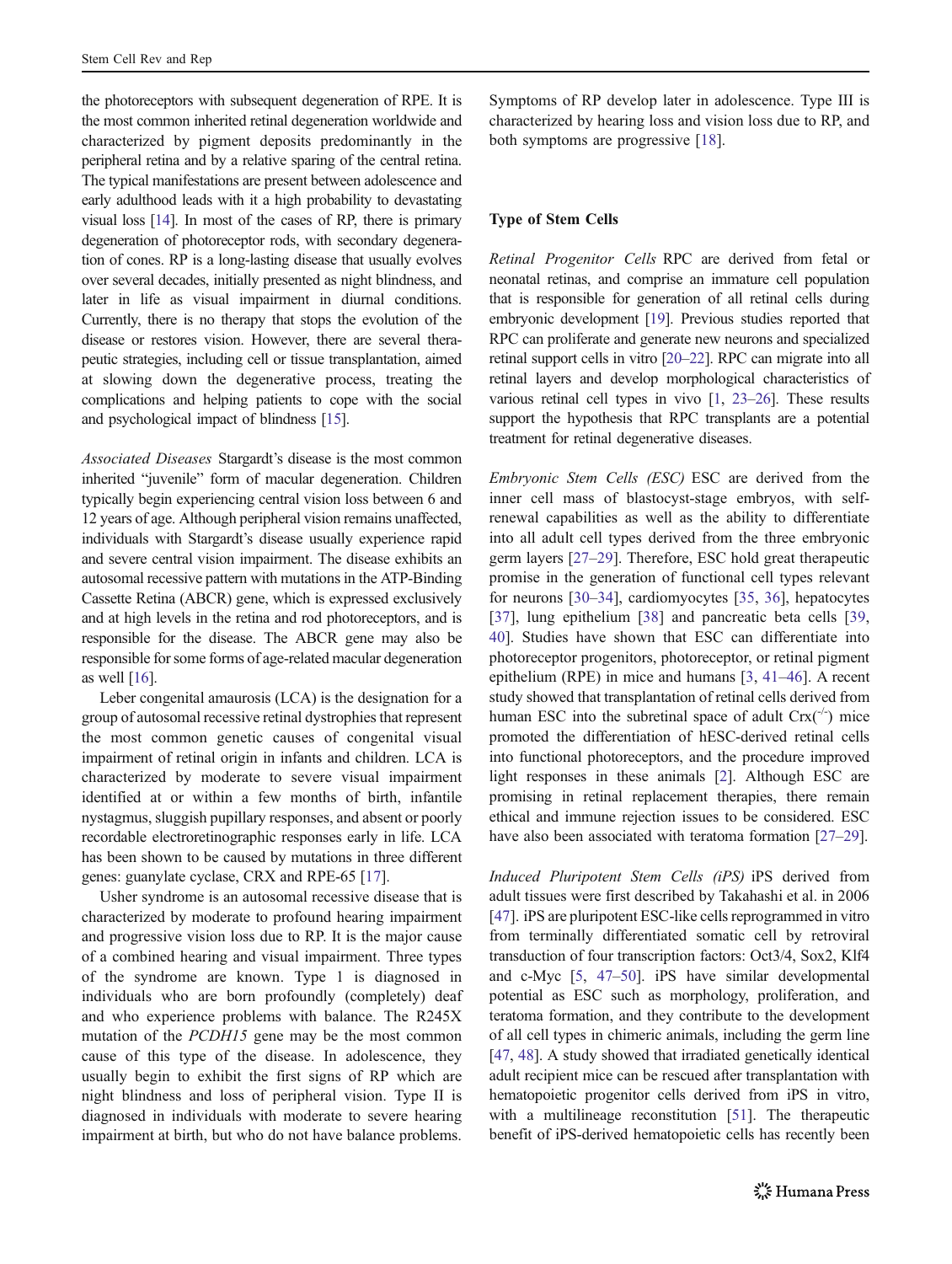evaluated in a humanized mouse model of sickle cell anemia where it was shown that autologous genetically corrected iPS-derived hematopoietic progenitor cells phenotypically and functionally corrected the sickle cell defect [[52\]](#page-9-0). Recent studies have shown that patient-specific iPS taken from skin biopsies of an amyotrophic lateral sclerosis possess properties similar to human ESC and were successfully directed to differentiate into motor neurons [\[53\]](#page-9-0). Another study also showed that iPS can differentiate into neural precursor cells and develop into neuronal and glial cell types both in vitro and in vivo [[54](#page-9-0)]. It has been reported that human iPS have a similar potential of ESC to mimic normal retinogenesis [\[4](#page-7-0)]. The use of defined reprogramming factors for the generation of specific iPS offers: 1) a treatment regimen that does not require the use of immunosuppressive drugs to prevent rejection; 2) the opportunity to repair genetic defects; 3) the ability to expand a desired cell type in vitro; and 4) the absence of ethical problems faced when using ESC transplants. However, major issues include reducing the risk of viral integrations and oncogene expression for generation of iPS [\[55\]](#page-9-0). Therefore, specific-iPS could be an excellent choice for cell-replacement therapy if the major problems involving the use of this therapy could be solved, as they could provide unlimited number of cells needed for such procedures.

Mesenchymal Stem Cells (MSC) MSC are a bone marrowderived cell population, independent of the hematopoietic system, which have the ability to self-renew as well as give rise to multiple tissue types [[56\]](#page-9-0). Other sources of MSC have been described including adipose tissue, placenta, cord blood and liver [\[57](#page-9-0)–[59\]](#page-9-0). MSC are capable of differentiating into mesoderm-type cells such as osteoblasts, adipocytes and chondrocytes [\[60](#page-9-0)–[62\]](#page-9-0). Recent evidence also shows that MSC can differentiate into non-mesoderm cells such as cardiomyocytes [[63](#page-9-0)–[66](#page-9-0)], neural cells [\[67](#page-9-0)–[69\]](#page-9-0), and insulinproducing cells [[70](#page-9-0)]. It was reported that MSC can be induced into cells expressing photoreceptor lineage-specific markers in vitro using activin A, taurine, and epidermal growth factor [[6\]](#page-8-0). In addition, an in vivo animal model demonstrated that MSC injected into the subretinal space can slow down retinal cell degeneration and integrate into the retina and differentiate into photoreceptors in Royal College of Surgeons (RCS) rats [\[6,](#page-8-0) [71](#page-9-0)].

Bone Marrow (BM)-derived CD45<sup>-</sup>/Sca-1<sup>+</sup>/Lin<sup>-</sup> VSEL VSEL are a rare homogenous population in mouse bone marrow that exhibit similar morphology to and express several markers of undifferentiated ESC [\[72](#page-9-0)]. VSEL are capable of differentiating into cells from all three germlayers in vitro [[72](#page-9-0)]. VSEL are a mobile pool of stem cells that are mobilized into peripheral blood following: 1) acute myocardial infarction in mice and humans [[73,](#page-9-0) [74\]](#page-9-0); 2) stroke in mouse and humans [\[72](#page-9-0), [75\]](#page-9-0); 3) after toxic liver or skeletal muscle injury [[76\]](#page-9-0); and 4) STZ-induced diabetes [\[77](#page-9-0)]. Previous studies have shown that when bone marrow cells (BMC) are cultured directly with RPE in a cell to cell contact manor, BMC can adopt a flat, epithelial cell-like RPE morphology and promote the expression of specificcell markers of RPE lineage including cytokeratin, RPE65, and MITF [[78\]](#page-9-0). Mice treated with growth factors (FL+granulocyte colony stimulating factor [G-CSF]) significantly mobilized BMC into peripheral blood, and these cells home to  $NaIO<sub>3</sub>$  damaged tissue in the subretinal space [\[78\]](#page-9-0). More recent studies indicate that VSEL are present in the murine retina and comprise 1.5% of neonatal retina cells [\[7\]](#page-8-0). VSEL can also differentiate into cells expressing markers of retinal neurons and cells resembling RPE [\[7\]](#page-8-0).

## Biology of Regenerative Medicine

The ultimate goal of the recent field of regenerative medicine is to present solutions for chronic diseases which cannot be sufficiently repaired by the body's own mechanisms. A wide array of major diseases with therapeutic needs, including congestive heart failure, osteoporosis, Alzheimer's disease, diabetes mellitus, etc., underscores the importance of this goal. Today, a growing body of convergent data from bioengineering, genetic, cell-based, or growth factor-based approaches for different diseases gives hope for problem-based solutions. All of these approaches could be pursued, at least experimentally, in ophthalmology for the treatment of retinal degenerations.

In retinal diseases, degeneration can be slowed by intraocular injection of soluble growth/survival factors including acidic and basic fibroblast growth factor, brain-derived neurotrophic factor, ciliary neurotrophic factor, leukemia inhibitory factor, interleukin-1β, and pigment epithelium-derived factor [\[79,](#page-9-0) [80\]](#page-9-0). There is evidence that at least some of these protective effects may be mediated indirectly via other retinal cells [\[81\]](#page-9-0). However, these proteins have relatively short half-lives and their effects are usually transient, even after repeated applications. More sustained release and thus more prolonged protection may be obtained by grafting cells that express, perhaps by ex vivo genetic modification, particular growth or trophic factors.

The use of physiologically intact retinal cells to replace damaged tissue is crucial when developing new therapies for retinal degenerations. Therefore, two main sources are considered: 1) the use of RPE cells to rescue photoreceptors, and 2) the use of photoreceptor precursors to repair the degenerating neural retina.

Approaches to use RPE as a therapeutic tool in retinal degeneration began in earnest in the mid 1980s when del Cerro and colleagues transplanted strips of retinal tissue with the RPE still attached [[82\]](#page-9-0) and Gouras et al.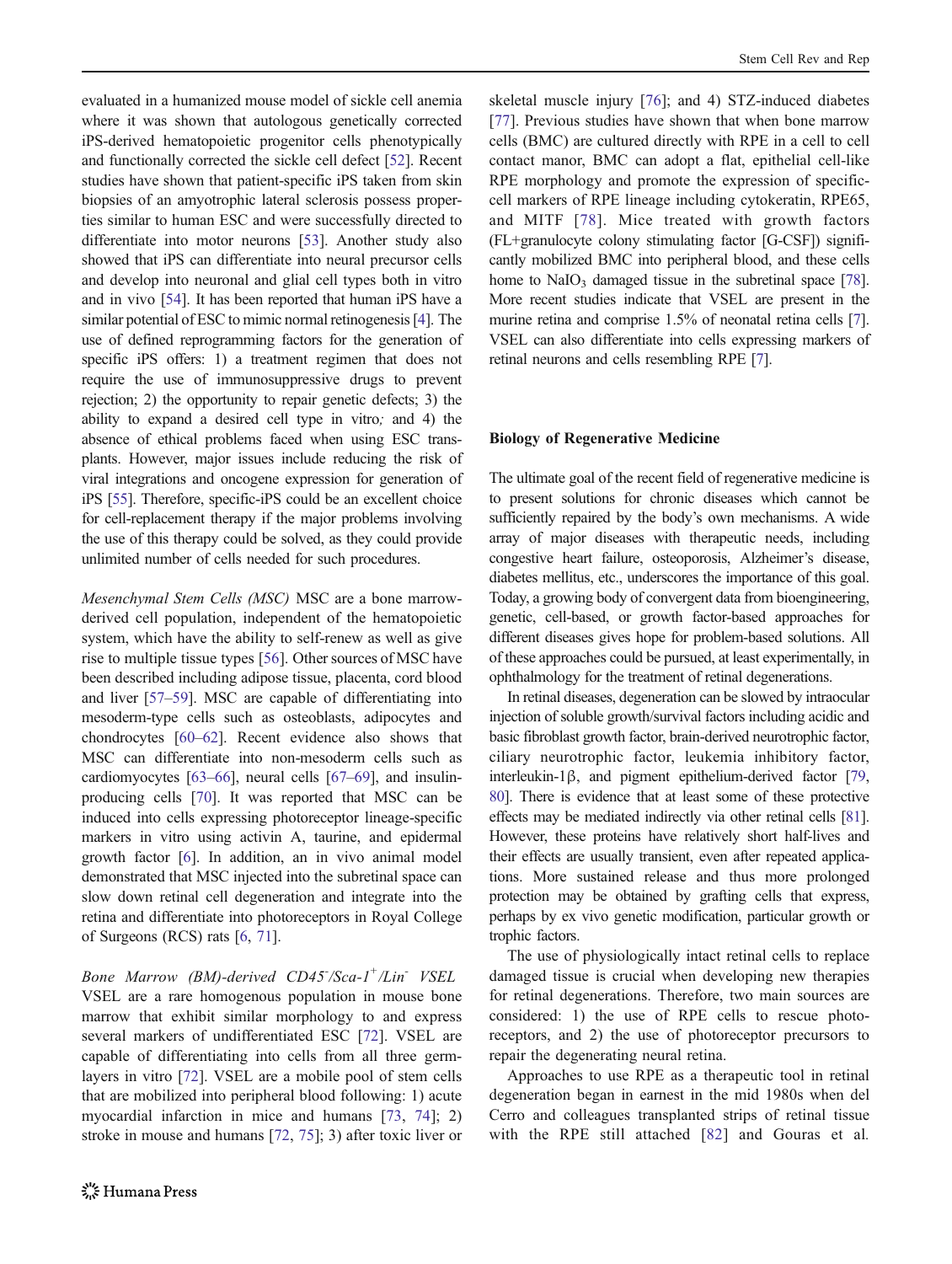accomplished the first successful transplantation of RPE into the subretinal space in monkeys [\[83\]](#page-10-0). RPE cell replacement in AMD has been pursued since then and its feasibility has been demonstrated as reports of human trials for wet as well as dry AMD indicate. Results by Binder et al. (2004) showed that patients undergoing CNV removal plus autologous RPE transplantation reached significant better reading acuity and higher multifocal electroretinogram response density than patients who underwent membrane excision alone [[84\]](#page-10-0). However, visual results in patients receiving RPE transplantation additional to CNV removal have been rather disappointing. Weisz and colleagues transplanted a suspension of fetal retinal RPE in a patient with non-vascular AMD (geographic atrophy) and found that the patient's vision remained unchanged for 5 months after the surgery [[85](#page-10-0)]. Although it is surgically feasible to transplant RPE to the subretinal space of AMD patients, allogeneic transplants without immunosuppression lead to fibrosis and rejection. Therefore, autologous transplantations of full thickness RPE/choroid from periphery to macular have been implemented recently [[86](#page-10-0), [87\]](#page-10-0). Autologous RPE transplantation can in principle restore vision in neovascular AMD, but surgical complications remain high.

In the 1990s, the idea of iris pigment epithelial (IPE) transplantation to use easily available autologous tissue was introduced [[88](#page-10-0)]. IPE cells have many properties that make them suitable for clinical transplantation. They can be easily obtained, and they originate from the inner and outer layers of the optic vesicle, as do the neural retina and RPE, respectively. Autologous IPE cells transplanted into the subretinal space also display no signs of rejection. Thereby, it was shown that autologous IPE transplants were able to delay photoreceptor degeneration for a prolonged period of time but did not improve visual acuity or only on a very low level.

Retinal cell transplantation describes the introduction of healthy photoreceptor cells into the host in order to decrease the rate of disease progression and/or to replace degenerated cells. The therapeutic benefit in retinal degenerative disease would come through either the reestablishment of a complete neural retinal network or the rescue of residual cone photoreceptors [\[89\]](#page-10-0). Transplantation of either embryonic dissociated cells or retinal sheets into the subretinal space of rodent models, as well as in RP patients, has demonstrated that transplants survive and differentiate [\[90,](#page-10-0) [91\]](#page-10-0). Neuronal fibers originating from the transplant develop synapses with the remaining host retina which are at least sufficient to mediate a simple improvements in some photoreceptor function, but restoration of vision has not been well established [\[90,](#page-10-0) [91](#page-10-0)]. This shortcoming has been attributed to the failure of transplanted tissue to form functional connections with the host's neurons, the loss of synaptic receptivity of the host's retinal neurons, and neural remodeling and formation of glial seal in the degenerated retina [[92](#page-10-0)].

The advantages of transplantation of already differentiated retinal cells over stem cell transplantation is that the former integrate well into the host retinal layers and express specific retinal cell markers. However, due to immunological issues, surgical complexity and genetic defects in autologously derived cells, the use of stem cells as a source of material for retinal repair is a valuable alternative [\[93\]](#page-10-0).

The ability of pluripotent stem cells to differentiate into various functional cell types is the major value for use in regenerative medicine. Approaches to employ stem cells (SC) for retinal degeneration include ESC, as well as adult stem/progenitor cells. In contrast to ESC, adult SC differentiate into a more narrow range of cell types. Phenotypes are mostly restricted to the germ layer of their origin. However, transdifferentiation has been reported for several adult stem cell types (see below).

The field of ESC research holds significant potential for regenerative medicine, as these cells are able to differentiate into all three germ layers. Different culture techniques exist to maximize induction of neural progenitor cells from ESC (see review [\[94\]](#page-10-0)). In the case of retinal degeneration, derivation of retinal cell types (especially of photoreceptor and RPE), is the focus of many research groups. Commitment of mouse, nonhuman primate, and human ESC to a retinal lineage was shown with variable success [[2,](#page-7-0) [95\]](#page-10-0). However, tumor formation after transplantation of naïve ESC is the greatest obstacle for the use of these cells in regenerative medicine [\[96\]](#page-10-0). To circumvent this phenomenon, predifferentiation before transplanting the cells showed promising results. Haruta's report (2004) has indicated survival of pigmented cells derived from non-human primate ESC in vivo with an absence of tumor formation [[97](#page-10-0)]. Lund et al. (2006) found similar results including rescue of visual function with human ESC [\[98\]](#page-10-0). However, even after solving all methodological and scientific issues, ethical concerns about the use of ESC still remain high.

An alternative source of cells showing embryonic properties could be VSEL. These cells were first described by Ratajczak and colleagues in 2006 [[72\]](#page-9-0), and their properties have been intensively investigated. By employing multiparameter sorting, a homogenous population of rare (~0.02%) Lin<sup>-</sup>/Sca-1<sup>+</sup>/CD45<sup>-</sup> cells that express ESC markers such as SSEA-1, Oct-4, Nanog and Rex-1 was identified in murine BM. Microscopic analysis revealed that these cells are small  $(\sim]2-4$  mm), possess large nuclei, are surrounded by a narrow rim of cytoplasm, and contain open-type chromatin (euchromatin) that is also typical for embryonic stem cells. In vitro these cells were able to differentiate into all three germ-layer lineages. Recently, the same group isolated a similar VSEL cell population from human cord blood [\[99](#page-10-0)]. The cells could also be found in different organs including neurosensory retina and RPE [\[7](#page-8-0), [73\]](#page-9-0). The overall concept that embryonic cells could reside in adult organs/ tissues was presented almost 150 years ago by Rudolf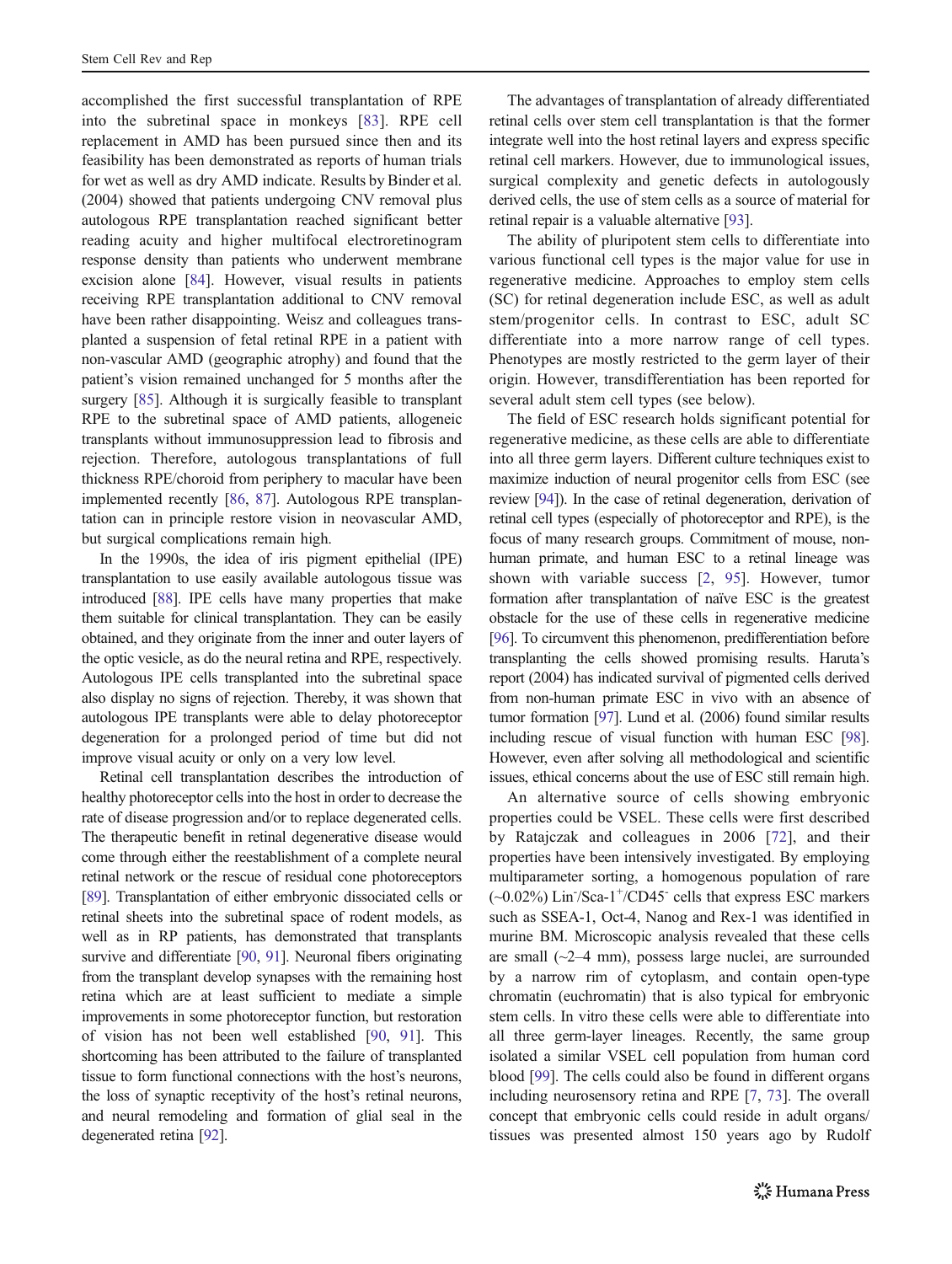Virchow and Julius Connheim, who hypothesized that adult tissues may contain embryonic remnants that were 'lost' during developmental organogenesis and lie dormant [[100\]](#page-10-0). The population of VSEL might be deposited early in development in BM and/or other organs and could possibly be employed for tissue/organ regeneration.

Recently, the successful reprogramming of differentiated somatic cells into a pluripotent state has opened new possibilities in regenerative medicine. The so-called iPS cells were reprogrammed from fibroblasts, human as well as mouse, and similar to ESC in morphology, proliferation, surface antigens, gene expression, epigenetic status of pluripotent cell-specific genes, and telomerase activity. Furthermore, these cells could differentiate into cell types of the three germ layers in vitro and form teratomas [[47,](#page-9-0) [48](#page-9-0)]. So far, several publications have shown the induction of retinal cell types. Induced pluripotent stem cells were able to acquire features of advanced retinal differentiation in a sequence and time course that mimics retinal development in situ [[4\]](#page-7-0). Carr and colleagues found also protective effects of iPS-derived RPE after transplantation into RCS dystrophic rats [[101\]](#page-10-0).

Pluripotency of adult SC has been under investigation for the last decade. Their presumed differentiation potential across germ layers has led to renewed interest in adult SC for tissue repair [[102\]](#page-10-0). These findings may imply that organspecific stem cells can overcome their intrinsic restrictions upon exposure to a novel environment (transdifferentiated), perhaps via genomic reprogramming. However, in the absence functional criteria it remains possible that organ-specific adult stem cells cannot differentiate into functioning cells of another organ, but rather can only take on the shape and express some of the proteins characteristic of transdifferentiated cells. Therefore, it is of critical importance, especially in regard to any use in regenerative medicine, to apply high standards in defining transdifferentiation. Possible landmarks were proposed by Anderson and colleagues in 2001: 1) The donor population should be prospectively isolated and transplanted without intervening culture manipulations. It will be critical to compare the behavior of cultured and uncultured cells. 2) The transplanted stem cells should give rise to robust and sustained regeneration of the target tissues. 3) The phenotype of the converted cells needs to be demonstrated not only anatomically and molecularly, but also functionally [[103](#page-10-0)].

In retinal regeneration the following candidate SC might be used to replace damaged cells: Neural stem cells have been found in different areas of embryonic and adult mouse and human brains [[104,](#page-10-0) [105](#page-10-0)]. These cells are highly plastic cells capable of differentiating into oligodendrocytic, astrocytic and neuronal phenotypes under appropriate culture conditions [\[106](#page-10-0)] as well as of fate conversion/ transdifferentiation events [\[107](#page-10-0), [108](#page-10-0)]. In regard to retina regeneration, it has been shown that NSC are able to

differentiate in vitro and in vivo into retinal cells like opsinpositive cells [\[109](#page-10-0)] and RPE [\[110\]](#page-10-0). However, it still must be confirmed that the converted cells execute physiological function of photoreceptors or RPE.

Retinal stem cells (RSC) have been successfully isolated from the pigmented ciliary bodies of several mammalian species, including humans [\[22,](#page-8-0) [24](#page-8-0), [111](#page-10-0)]. By modulating time and environment in vitro these cells can yield significant numbers of lineage-specific cells like photoreceptors [\[112\]](#page-10-0). Transplantation of these cells in normal and degenerative rodent retina was only minimally successful due to the limited ability of the cells to invade and integrate into the host retina [\[23](#page-8-0), [113\]](#page-10-0)] In contrast, transplantation of immature RSC from the developing retina (postnatal day 1) improves retinal integration. But capability of subretinally or intravitreously injected RSC to invade and integrate into the neural retina remains restricted to sites of retinal injury [\[1\]](#page-7-0).

Bone marrow-derived stem cells (BMSC) may also provide an alternative source for regeneration of diseased ocular tissue. However, the bone marrow contains several types of pluripotent/multipotent cells: hematopoietic stem cells, the source of all blood cells, and mesenchymal stem cells (MSC), a heterogeneous population of non-hematopoietic cells that differentiate into mesenchymal tissues but possibly also into other tissue types. Additionally, it has been reported that bone marrow contains tissue-committed stem cells that hide out in the marrow and are already committed to lineage-specific cells types like heart or neurons [[114\]](#page-10-0). Two approaches can be pursued to guide the cells to the injured tissue: First, an endogenous mobilization of the BMSC into the periphery using growth factors such as G-CSF. There they would follow an SDF-1 gradient towards the eye. We have shown in the murine sodium iodate model of RPE degeneration mobilization, migration, mobilized BMSC home to the site of RPE damage and express cell markers of RPE lineage [\[78](#page-9-0)]. However, to apply this to the human system, a pivotal precondition would be secretion of SDF-1 from the degenerative area, and this is not yet known for AMD and RP. Second, a subretinal or systemic transplantation of BMSC has been harvested exogenously. In the latter case, the cells would also need to migrate to the area of damage in the eye. We reported a proof of principle in the murine sodium iodate model in 2006 [\[115](#page-10-0)]. This approach could also allow pre-committing the BMSC in vitro towards the desired lineages.

## Collaborative Cells: i.e., Facilitating Cells

We were the first to discover CD8<sup>+</sup>/TCR<sup>-</sup> graft facilitating cells (FC), a novel cell population in bone marrow that potently enhances engraftment of HSC in both allogeneic and syngeneic recipients [\[78,](#page-9-0) [116](#page-10-0)–[122](#page-10-0)]. FC are a heterogeneous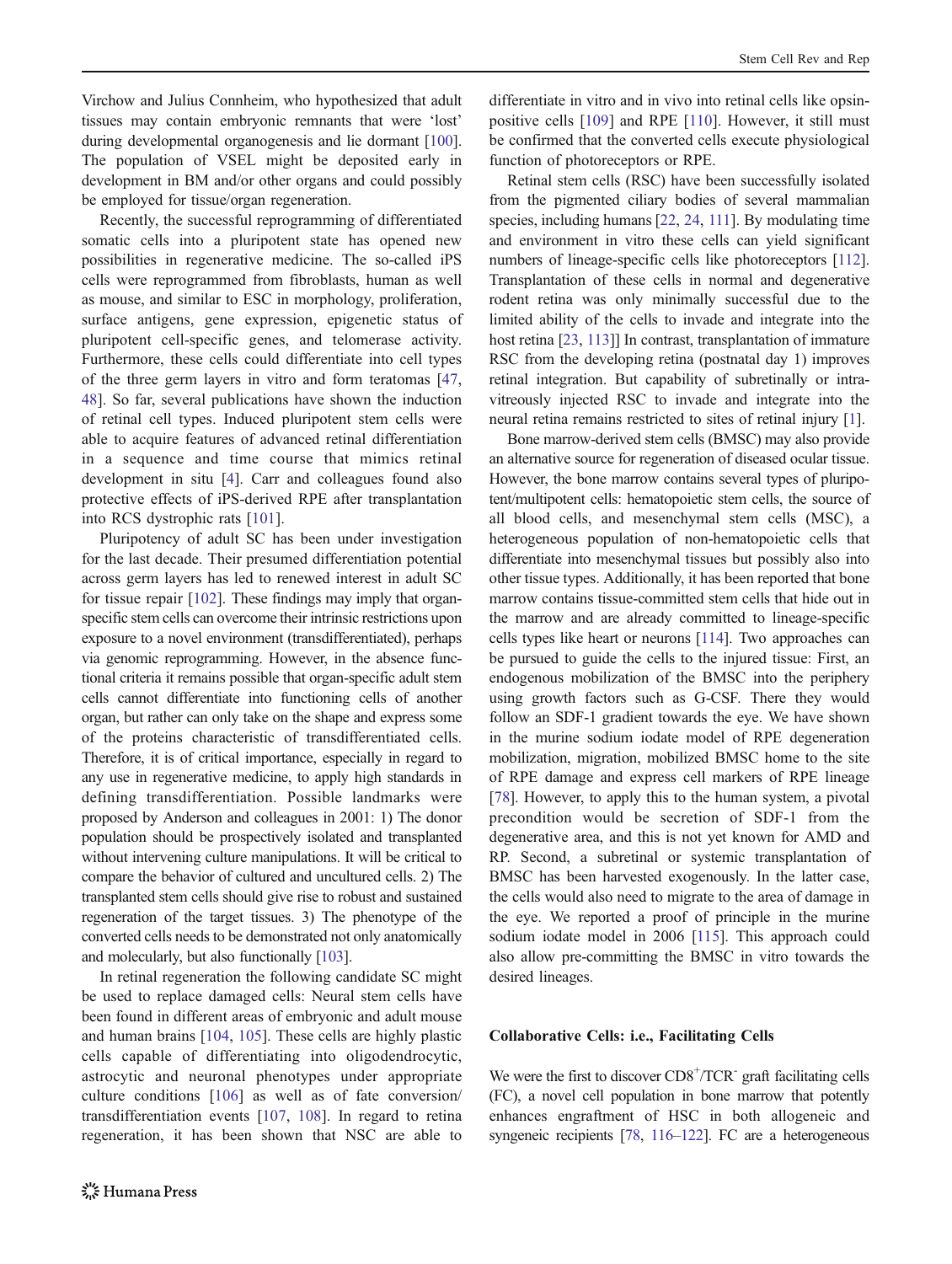cell population, with the predominant subpopulation resembling B220<sup>+</sup>/CD11c<sup>+</sup>/CD11b<sup>-</sup> plasmacytoid precursor dendritic cells (p-preDC) [\[119](#page-10-0)]. FC suppress graft-versus-host disease in vivo by producing  $CD4^+/CD25^+/FoxP3^+$  regulatory T cells  $(T_{reg})$  [\[123](#page-11-0)] and induce antigen-specific  $T_{reg}$  in vitro in the presence of CpG (Fig. 1) [\[124](#page-11-0)].

Combined administration of both Flt3-ligand (FL) and granulocyte colony-stimulating factor (G-CSF) has a synergistic effect in mobilization of HSC and FC into the periphery [[125\]](#page-11-0). The engraftment potential of FL+G-CSFmobilized PBMC was superior to G-CSF-treatment alone [\[125](#page-11-0)]. Mobilization of bone marrow-derived cells by using growth factors  $(FL + G-SCF)$  has been suggested to repair cardiac tissue and improve heart function after acute myocardial infarction [\[126](#page-11-0), [127\]](#page-11-0). Studies have investigated whether bone marrow-derived cells can be induced to adopt a retinal pigment epithelium (RPE) cell phenotype in vitro and can home to the site of RPE damage after  $FL + G-CSF$ mobilization in vivo [[78,](#page-9-0) [128\]](#page-11-0). Their data show that bone marrow-derived cells can differentiate into RPE-like cells and express RPE-specific markers of cytokeratin, RPE65, and MITF in vitro. In  $EGFP^+$  chimeras treated with  $FL+G CSF$ ,  $EGFP<sup>+</sup>$  donor bone marrow derived cells were mobilized to the site of  $NaIO<sub>3</sub>$  induced RPE damage and expressed RPE lineage markers [[78\]](#page-9-0). To test whether  $CD8^{+}$ / TCR- FC enhance bone marrow-derived cell migration to the subretinal space, sorted  $EGFP^{+}/Sca-1^{+}/c-Kit^{+}$  cells with or without FC or whole bone marrow were transplanted into mice treated with  $NaIO<sub>3</sub>$  by intravenous injection. Data show that the combined transplantation of Sca-1+ $/$ cKit<sup>+</sup> cells plus FC improved survival of the Sca- $1^+$ /c-Kit $^+$  cells in the damaged subretinal space [\[129\]](#page-11-0).

## Animal Models for Retinal Degenerations/Retinitis Pigmentosa

Mutations in five genes (rhodopsin, peripherin/RDS, Neural Retina Leucine/NRL, RP1 protein and CRX) have been shown to result in the dominant form of RP. Many other

autosomal dominant RP loci have been identified but the gene causing mutations have not been identified and characterized. Identification and development of suitable animal models for retinitis pigmentosa is therefore focused on the known defects. The rodent models described below are most widely used in retinitis pigmentosa research and can be applied to test efficiency and efficacy of stem cellbased regenerative approaches.

Mutations in the rhodopsin gene account for more than 10% of all cases and represent the most common cause of autosomal dominant retinitis pigmentosa. Mice carrying a targeted disruption of the rhodopsin  $(Rho^{-1})$  gene resulting in impaired development of rod outer segments and photoreceptor loss over a 3 month period have been established by Humphries et al. [\[130](#page-11-0)].

The retinal degeneration slow (rds) mouse is a nontransgenic, natural mutant with a mutation in the rds/ peripherin gene similar to that found in human RP families. In the homozygous rds mice, the receptor layer remains rudimentary and the outer segment does not develop but the other retinal layers show a normal trend of growth during the first 2 weeks after birth. Thereafter, the morphological layers containing visual cell structures (photoreceptors, outer nuclear and outer plexiform layers) begin to thin over time. The inner parts of the retina, including inner nuclear, inner plexiform, and ganglion cell layers, remain morphologically unaffected until irregular vascularization follows total loss of visual cells [\[131](#page-11-0)].

Natural mutant mice homozygous for the rd mutation display hereditary retinal degeneration and the classic rd lines serve as a model for human RP. In affected animals the retinal rod photoreceptor cells begin degenerating at about postnatal day 8, and by 4 weeks no photoreceptors are left. In all regions of the eye, rapid rod degeneration precedes much slower cone degeneration [[132\]](#page-11-0). Scientists first identified the biochemical problem in the retina of the rd mouse as a deficit in the ROS enzyme phosphodiesterase (PDE) that leads to an abnormal accumulation of cyclic GMP and subsequent photoreceptor cell degeneration and death. The lesion is manifest early in the postnatal period of



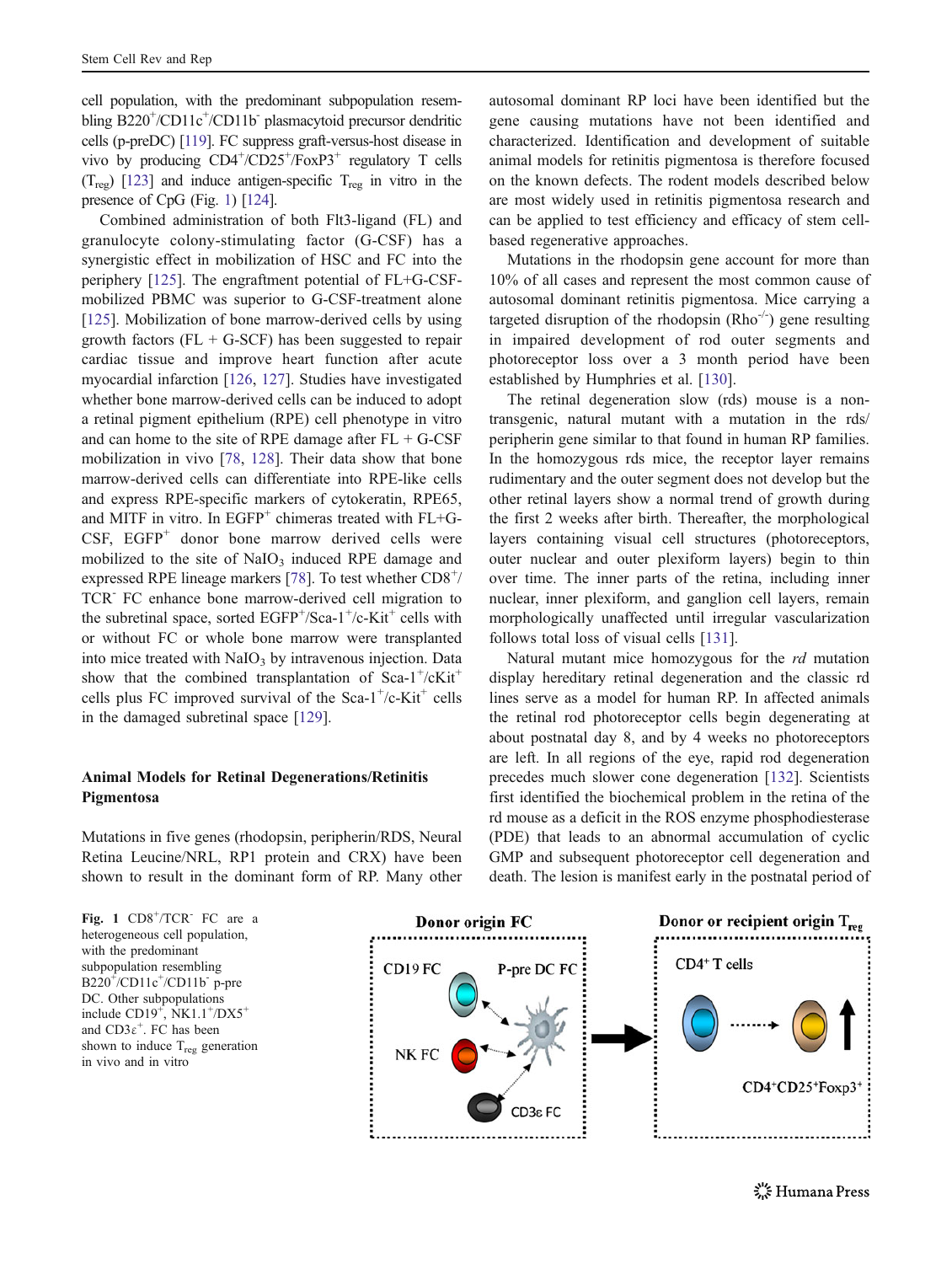<span id="page-7-0"></span>development. Further studies localized the molecular defect to a mutation in the gene coding for the beta subunit of the PDE enzyme [\[133](#page-11-0)].

Mutations in the RPE65 gene can cause severe blindness from birth or early childhood. Although its exact function is unknown, the RPE65 protein is associated with vitamin A metabolism. RPE65-deficient mice  $(RPE^{-1})$  exhibit changes in retinal physiology and biochemistry. Outer segment discs of rod photoreceptors are slightly disorganized and rod function, as measured by electroretinography, is abolished. Rhodopsin is lacking, but not the opsin apoprotein. Disruption of the RPE-based metabolism of all-transretinyl esters to 11-cis-retinal thus appears to underlie this RP-like phenotype. The RPE-65 knock out mouse is used as a model for both retinitis pigmentosa and Leber's congenital amaurosis [[134,](#page-11-0) [135\]](#page-11-0).

The RCS rat model of retinal degeneration has been known for many years. In this model, the RPE fail to phagocytose photoreceptor rod outer segments which leads to the accumulation of a layer of membranous debris between the retinal photoreceptors and the RPE and induces retinal degeneration in the developing retina [[136\]](#page-11-0). The gene mutation in the RCS rat has recently been found to be in the receptor tyrosine kinase Mertk gene [[137](#page-11-0)].

Pharmacological models of retinal degeneration exist additionally to the various genetic RP models. N-Methyl-N-Nitrosourea, for example, has been used in research as a cancer-inducing agent for a long time [\[138](#page-11-0)]. But the alkylating compound is also known to induce degeneration in the retina in a concentration-dependent manner by causing apoptotic death of photoreceptor cells [[139\]](#page-11-0). Thus, the model provides a unique system in which onset and severity of photoreceptor degeneration can be actively manipulated. In combination with functional measurements it might be useful to test the effectiveness of cell replacement therapy.

Animal Models for AMD As the macula is a highly specialized area of the retina and not present in many laboratory mammals, the use of animal models such as mouse strains is very limited. Today, no "ideal" AMD animal model is known to the scientific community. Therefore, models that are currently available show some, but not all aspects of the pathology of AMD. However, models which mimic features of human AMD, panretinal and cone degenerations will give knowledge about physiology and visual processing relevant to the disease. Key pathologic events seen in human AMD, such as drusen formation, thickened Bruch's membrane, various types of retinal degeneration, choroidal neovascularization, and RPE regional dropout have all been seen in various mouse strains [[140\]](#page-11-0). Ambati and colleagues published a murine AMD model, which developed cardinal features of the disease, including

accumulation of lipofuscin, development of drusen, photoreceptor atrophy and CNV [[141](#page-11-0)]. These observations in  $Ccl2^{-/-}$  or  $Ccr2^{-/-}$  mice implicated also an involvement of macrophage dysfunction in AMD. Choroidal neovascularization has also been induced by laser treatment in several species, such as rats [\[142\]](#page-11-0), rabbits [[143](#page-11-0)], and monkeys [[144\]](#page-11-0). However, only a few of the known models are more widely used. Attempts have also been made pharmacologically to induce changes in the retina resembling AMD. One example is the sodium iodate  $(NaIO<sub>3</sub>)$  model of RPE degeneration.  $NaIO<sub>3</sub>$  is known to specifically target RPE, and as secondary events, photoreceptors and choriocapillaris will be damaged [\[145](#page-11-0)]. The degeneration is time and concentration dependent and results in functional and morphological changes, which can be used to investigate experimental approaches to refurbish areas of RPE atrophy [[128](#page-11-0), [146\]](#page-11-0).

A better understanding of the disease at a basic level will be useful in pursuing experimental and treatment approaches in humans. However, it is important to keep in mind that the available animal models involve artificial elicitation of disease in relatively "young" animal eyes, whereas authentic human AMD occurs only after decades have passed.

In conclusion, stem cell based regenerative repair for disorders of the eye hold great promise. However, further elucidation of the biology and immunology of such approaches are needed before the full potential can be realized.

Acknowledgments The authors thank Haval Shirwan, Larry Bozulic, and Deborah Ramsey for review of the manuscript and helpful comments; Carolyn DeLautre for manuscript preparation. This work was supported in part by the following: NIH R01 DK069766. This publication was also made possible by the Commonwealth of Kentucky Research Challenge Trust Fund; the W. M. Keck Foundation; The Jewish Hospital Foundation; and the Swiss National Science Foundation.

Disclosures S. Ildstad has significant equity interest in Regenerex, LLC, a start-up biotech company based on the facilitating cell technology.

#### References

- 1. MacLaren, R. E., Pearson, R. A., MacNeil, A., et al. (2006). Retinal repair by transplantation of photoreceptor precursors. Nature, 444(7116), 203–207.
- 2. Lamba, D. A., Gust, J., & Reh, T. A. (2009). Transplantation of human embryonic stem cell-derived photoreceptors restores some visual function in Crx-deficient mice. Cell Stem Cell, 4(1), 73–79.
- 3. Lamba, D. A., Karl, M. O., Ware, C. B., et al. (2006). Efficient generation of retinal progenitor cells from human embryonic stem cells. Proceedings of the National Academy of Science USA, 103(34), 12769–12774.
- 4. Meyer, J. S., Shearer, R. L., Capowski, E. E., et al. (2009). Modeling early retinal development with human embryonic and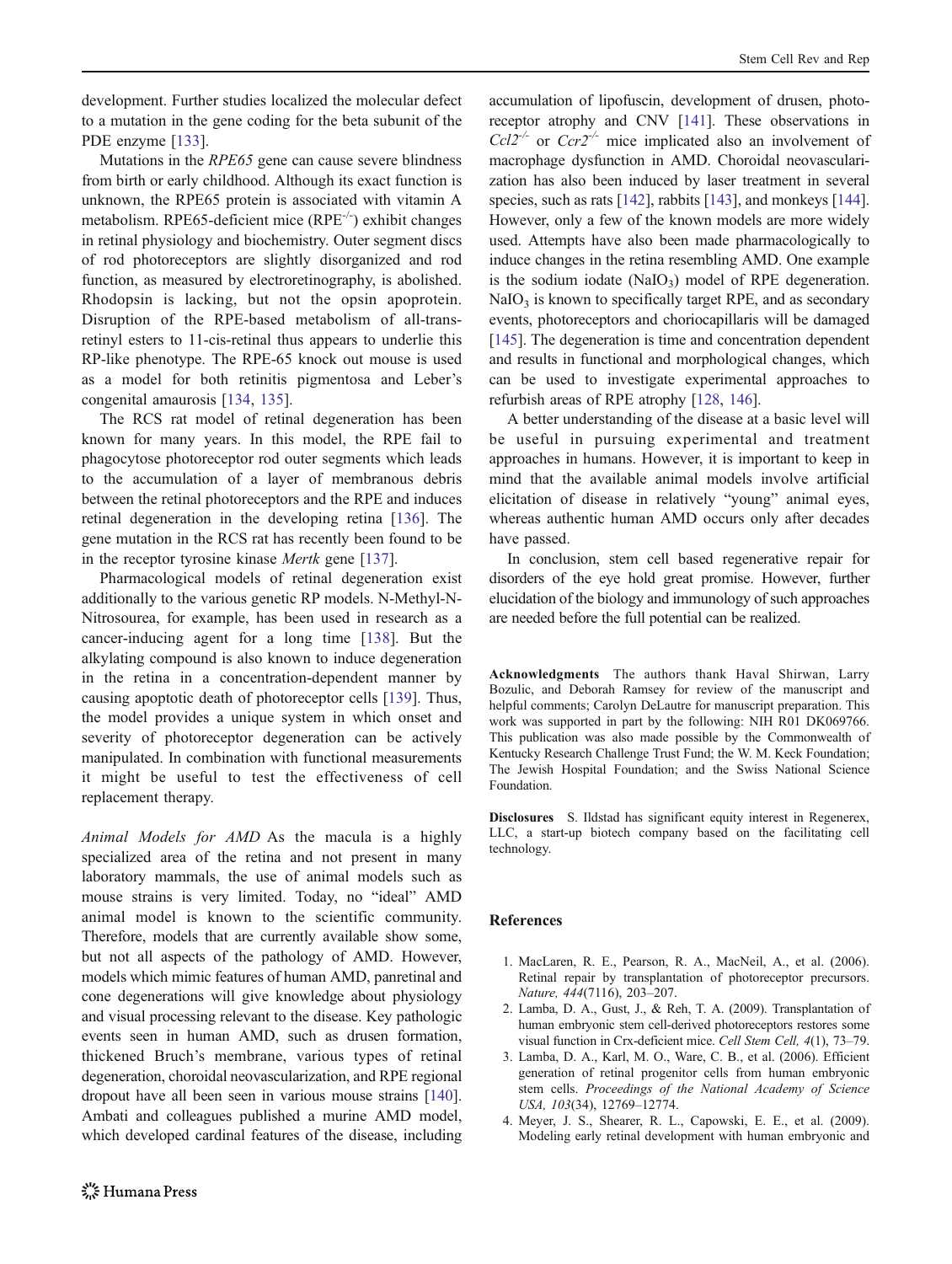<span id="page-8-0"></span>induced pluripotent stem cells. Proceedings of the National Academy of Science USA, 106(39), 16698–16703.

- 5. Yu, J., Vodyanik, M. A., Smuga-Otto, K., et al. (2007). Induced pluripotent stem cell lines derived from human somatic cells. Science, 318(5858), 1917–1920.
- 6. Kicic, A., Shen, W. Y., Wilson, A. S., et al. (2003). Differentiation of marrow stromal cells into photoreceptors in the rat eye. Journal of Neuroscience, 23(21), 7742–7749.
- 7. Liu, Y., Gao, L., Zuba-Surma, E. K., et al. (2009). Identification of small Sca-1(+),  $Lin(-)$ , CD45(-) multipotential cells in the neonatal murine retina. Experimental Hematology, 37(9), 1096–107–1107.
- 8. Gehrs, K. M., Anderson, D. H., Johnson, L. V., et al. (2006). Age-related macular degeneration–emerging pathogenetic and therapeutic concepts. Annals of Medicine, 38(7), 450–471.
- 9. Boughman, J. A., Conneally, P. M., & Nance, W. E. (1980). Population genetic studies of retinitis pigmentosa. American Journal of Human Genetics, 32(2), 223–235.
- 10. Berson, E. L. (1993). Retinitis pigmentosa. The Friedenwald Lecture. Investigative Ophthalmology and Visual Science, 34(5), 1659–1676.
- 11. Gaillard, F., & Sauve, Y. (2007). Cell-based therapy for retina degeneration: the promise of a cure. Vision Research, 47(22), 2815–2824.
- 12. Bressler, N. M., Bressler, S. B., & Fine, S. L. (1988). Age-related macular degeneration. Survey of Ophthalmology, 32(6), 375–413.
- 13. Mitchell, P., Korobelnik, J. F., Lanzetta, P., et al. (2009). Ranibizumab (Lucentis) in neovascular age-related macular degeneration: evidence from clinical trials. British Journal of Ophthalmology, 94(1), 2–13.
- 14. Shintani, K., Shechtman, D. L., & Gurwood, A. S. (2009). Review and update: current treatment trends for patients with retinitis pigmentosa. Optometry, 80(7), 384–401.
- 15. Hamel, C. (2006). Retinitis pigmentosa. Orphanet Journal of Rare Diseases, 1, 40.
- 16. Westerfeld, C., & Mukai, S. (2008). Stargardt's disease and the ABCR gene. Seminars in Ophthalmology, 23(1), 59–65.
- 17. Dharmaraj, S. R., Silva, E. R., Pina, A. L., et al. (2000). Mutational analysis and clinical correlation in Leber congenital amaurosis. Ophthalmic Genetics, 21(3), 135–150.
- 18. Brownstein, Z., Ben-Yosef, T., Dagan, O., et al. (2004). The R245X mutation of PCDH15 in Ashkenazi Jewish children diagnosed with nonsyndromic hearing loss foreshadows retinitis pigmentosa. Pediatric Research, 55(6), 995–1000.
- 19. Reh, T. A. (2006). Neurobiology: right timing for retina repair. Nature, 444(7116), 156–157.
- 20. Anchan, R. M., Reh, T. A., Angello, J., et al. (1991). EGF and TGF-alpha stimulate retinal neuroepithelial cell proliferation in vitro. Neuron, 6(6), 923–936.
- 21. Reh, T. A., & Levine, E. M. (1998). Multipotential stem cells and progenitors in the vertebrate retina. Journal of Neurobiology, 36(2), 206–220.
- 22. Tropepe, V., Coles, B. L., Chiasson, B. J., et al. (2000). Retinal stem cells in the adult mammalian eye. Science, 287(5460), 2032–2036.
- 23. Qiu, G., Seiler, M. J., Mui, C., et al. (2005). Photoreceptor differentiation and integration of retinal progenitor cells transplanted into transgenic rats. Experimental Eye Research, 80(4), 515–525.
- 24. Coles, B. L., Angenieux, B., Inoue, T., et al. (2004). Facile isolation and the characterization of human retinal stem cells. Proceedings of the National Academy of Science USA, 101(44), 15772–15777.
- 25. Klassen, H. J., Ng, T. F., Kurimoto, Y., et al. (2004). Multipotent retinal progenitors express developmental markers, differentiate into retinal neurons, and preserve light-mediated behavior. Investigative Ophthalmology and Visual Science, 45(11), 4167– 4173.
- 26. Chacko, D. M., Rogers, J. A., Turner, J. E., et al. (2000). Survival and differentiation of cultured retinal progenitors transplanted in the subretinal space of the rat. Biochemical and Biophysical Research Communications, 268(3), 842–846.
- 27. Thomson, J. A., Itskovitz-Eldor, J., Shapiro, S. S., et al. (1998). Embryonic stem cell lines derived from human blastocysts. Science, 282(5391), 1145–1147.
- 28. Reubinoff, B. E., Pera, M. F., Fong, C. Y., et al. (2000). Embryonic stem cell lines from human blastocysts: somatic differentiation in vitro. Nature Biotechnology, 18(4), 399–404.
- 29. Cowan, C. A., Klimanskaya, I., McMahon, J., et al. (2004). Derivation of embryonic stem-cell lines from human blastocysts. New England Journal of Medicine, 350(13), 1353–1356.
- 30. Reubinoff, B. E., Itsykson, P., Turetsky, T., et al. (2001). Neural progenitors from human embryonic stem cells. Nature Biotechnology, 19(12), 1134–1140.
- 31. Schuldiner, M., Eiges, R., Eden, A., et al. (2001). Induced neuronal differentiation of human embryonic stem cells. Brain Research, 913(2), 201–205.
- 32. Zhang, S. C., Wernig, M., Duncan, I. D., et al. (2001). In vitro differentiation of transplantable neural precursors from human embryonic stem cells. Nature Biotechnology, 19(12), 1129–1133.
- 33. Martinat, C., Bacci, J. J., Leete, T., et al. (2006). Cooperative transcription activation by Nurr1 and Pitx3 induces embryonic stem cell maturation to the midbrain dopamine neuron phenotype. Proceedings of the National Academy of Science USA, 103(8), 2874–2879.
- 34. Yan, Y., Yang, D., Zarnowska, E. D., et al. (2005). Directed differentiation of dopaminergic neuronal subtypes from human embryonic stem cells. Stem Cells, 23(6), 781–790.
- 35. Laflamme, M. A., Chen, K. Y., Naumova, A. V., et al. (2007). Cardiomyocytes derived from human embryonic stem cells in pro-survival factors enhance function of infarcted rat hearts. Nature Biotechnology, 25(9), 1015–1024.
- 36. Yang, L., Soonpaa, M. H., Adler, E. D., et al. (2008). Human cardiovascular progenitor cells develop from a KDR+ embryonicstem-cell-derived population. Nature, 453(7194), 524–528.
- 37. Shirahashi, H., Wu, J., Yamamoto, N., et al. (2004). Differentiation of human and mouse embryonic stem cells along a hepatocyte lineage. Cell Transplantation, 13(3), 197–211.
- 38. Samadikuchaksaraei, A., Cohen, S., Isaac, K., et al. (2006). Derivation of distal airway epithelium from human embryonic stem cells. Tissue Engineering, 12(4), 867–875.
- 39. Soria, B., Roche, E., Berna, G., et al. (2000). Insulin-secreting cells derived from embryonic stem cells normalize glycemia in streptozotocin-induced diabetic mice. Diabetes, 49(2), 157–162.
- 40. Assady, S., Maor, G., Amit, M., et al. (2001). Insulin production by human embryonic stem cells. Diabetes, 50(8), 1691–1697.
- 41. Zhao, X., Liu, J., & Ahmad, I. (2002). Differentiation of embryonic stem cells into retinal neurons. Biochemical and Biophysical Research Comunications, 297(2), 177–184.
- 42. Zhao, X., Liu, J., & Ahmad, I. (2006). Differentiation of embryonic stem cells to retinal cells in vitro. Methods in Molecular Biology, 330, 401–416.
- 43. Ikeda, H., Osakada, F., Watanabe, K., et al. (2005). Generation of Rx+/Pax6+ neural retinal precursors from embryonic stem cells. Proceedings of the National Academy of Science USA, 102(32), 11331–11336.
- 44. Vugler, A., Carr, A. J., Lawrence, J., et al. (2008). Elucidating the phenomenon of HESC-derived RPE: anatomy of cell genesis, expansion and retinal transplantation. Experimental Neurology, 214(2), 347–361.
- 45. Klimanskaya, I., Hipp, J., Rezai, K. A., et al. (2004). Derivation and comparative assessment of retinal pigment epithelium from human embryonic stem cells using transcriptomics. Cloning and Stem Cells, 6(3), 217–245.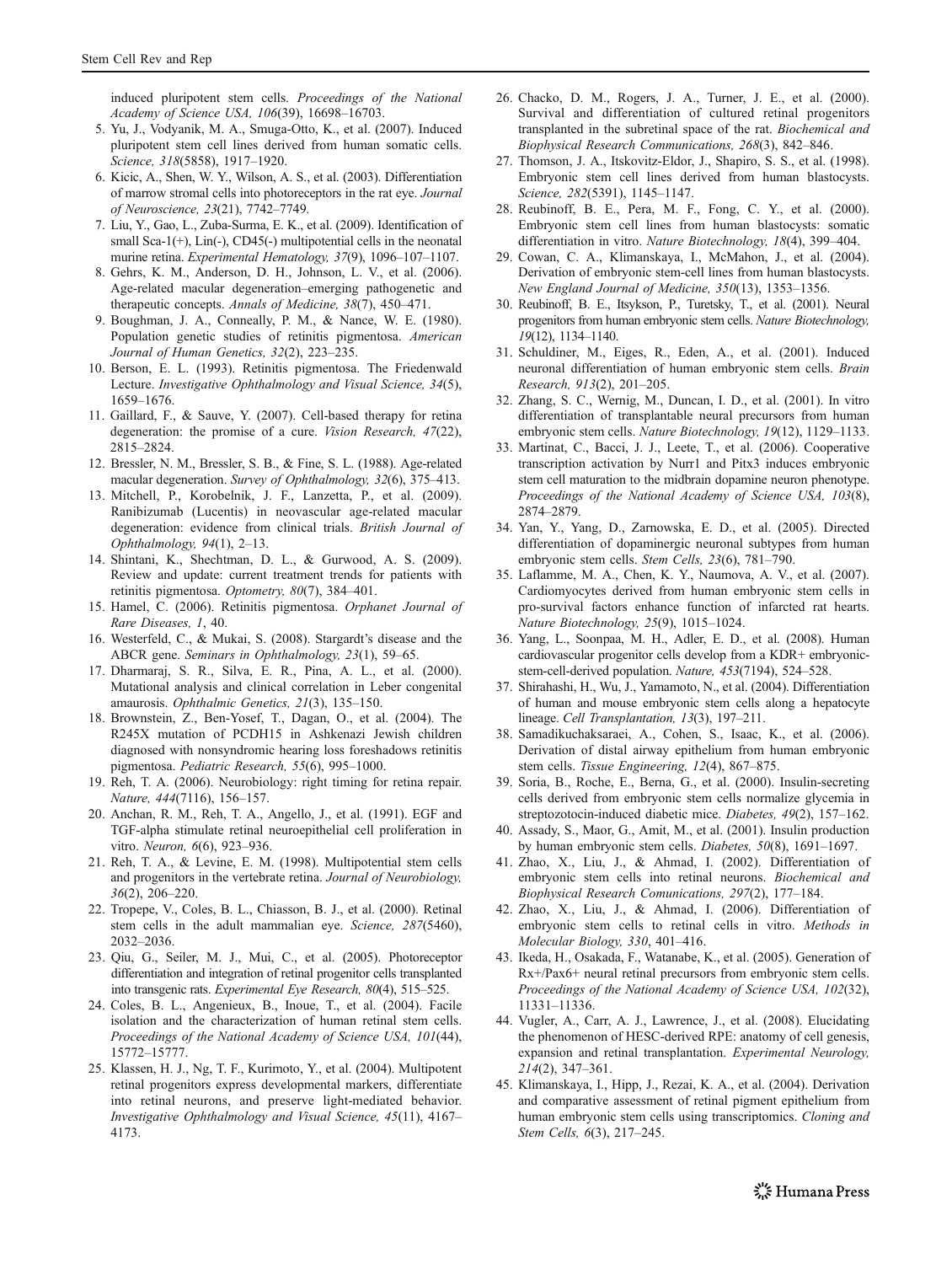- <span id="page-9-0"></span>46. Osakada, F., Ikeda, H., Mandai, M., et al. (2008). Toward the generation of rod and cone photoreceptors from mouse, monkey and human embryonic stem cells. Nature Biotechnology, 26(2), 215–224.
- 47. Takahashi, K., & Yamanaka, S. (2006). Induction of pluripotent stem cells from mouse embryonic and adult fibroblast cultures by defined factors. Cell, 126(4), 663–676.
- 48. Takahashi, K., Tanabe, K., Ohnuki, M., et al. (2007). Induction of pluripotent stem cells from adult human fibroblasts by defined factors. Cell, 131(5), 861–872.
- 49. Nakagawa, M., Koyanagi, M., Tanabe, K., et al. (2008). Generation of induced pluripotent stem cells without Myc from mouse and human fibroblasts. Nature Biotechnology, 26(1), 101–106.
- 50. Wernig, M., Meissner, A., Foreman, R., et al. (2007). In vitro reprogramming of fibroblasts into a pluripotent ES-cell-like state. Nature, 448(7151), 318–324.
- 51. Kyba, M., Perlingeiro, R. C., & Daley, G. Q. (2002). HoxB4 confers definitive lymphoid-myeloid engraftment potential on embryonic stem cell and yolk sac hematopoietic progenitors. Cell, 109(1), 29–37.
- 52. Hanna, J., Wernig, M., Markoulaki, S., et al. (2007). Treatment of sickle cell anemia mouse model with iPS cells generated from autologous skin. Science, 318(5858), 1920–1923.
- 53. Dimos, J. T., Rodolfa, K. T., Niakan, K. K., et al. (2008). Induced pluripotent stem cells generated from patients with ALS can be differentiated into motor neurons. Science, 321(5893), 1218–1221.
- 54. Wernig, M., Zhao, J. P., Pruszak, J., et al. (2008). Neurons derived from reprogrammed fibroblasts functionally integrate into the fetal brain and improve symptoms of rats with Parkinson's disease. Proceedings of the National Academy of Science USA, 105(15), 5856-5861.
- 55. Puzio-Kuter, A. M., & Levine, A. J. (2009). Stem cell biology meets p53. Nature Biotechnology, 27(10), 914–915.
- 56. Friedenstein, A. J., Gorskaja, J. F., & Kulagina, N. N. (1976). Fibroblast precursors in normal and irradiated mouse hematopoietic organs. Experimental Hematology, 4(5), 267–274.
- 57. Campagnoli, C., Roberts, I. A., Kumar, S., et al. (2001). Identification of mesenchymal stem/progenitor cells in human first-trimester fetal blood, liver, and bone marrow. Blood, 98(8), 2396–2402.
- 58. In 't Anker, P. S., Scherjon, S. A., Kleijburg-van der Keur, C., et al. (2004). Isolation of mesenchymal stem cells of fetal or maternal origin from human placenta. Stem Cells, 22(7), 1338– 1345.
- 59. Lee, O. K., Kuo, T. K., Chen, W. M., et al. (2004). Isolation of multipotent mesenchymal stem cells from umbilical cord blood. Blood, 103(5), 1669–1675.
- 60. Bianco, P., & Robey, P. G. (2001). Stem cells in tissue engineering. Nature, 414(6859), 118–121.
- 61. Bianco, P., Riminucci, M., Gronthos, S., et al. (2001). Bone marrow stromal stem cells: nature, biology, and potential applications. Stem Cells, 19(3), 180–192.
- 62. Abdallah, B. M., & Kassem, M. (2008). Human mesenchymal stem cells: from basic biology to clinical applications. Gene Therapy, 15(2), 109–116.
- 63. Makino, S., Fukuda, K., Miyoshi, S., et al. (1999). Cardiomyocytes can be generated from marrow stromal cells in vitro. Journal of Clinical Investigation, 103(5), 697–705.
- 64. Xu, W., Zhang, X., Qian, H., et al. (2004). Mesenchymal stem cells from adult human bone marrow differentiate into a cardiomyocyte phenotype in vitro. Experimental Biology and Medicine (Maywood), 229(7), 623–631.
- 65. Nagaya, N., Kangawa, K., Itoh, T., et al. (2005). Transplantation of mesenchymal stem cells improves cardiac function in a rat

model of dilated cardiomyopathy. Circulation, 112(8), 1128– 1135.

- 66. Chen, S. L., Fang, W. W., Ye, F., et al. (2004). Effect on left ventricular function of intracoronary transplantation of autologous bone marrow mesenchymal stem cell in patients with acute myocardial infarction. American Journal of Cardiology, 94(1), 92–95.
- 67. Jiang, Y., Jahagirdar, B. N., Reinhardt, R. L., et al. (2002). Pluripotency of mesenchymal stem cells derived from adult marrow. Nature, 418(6893), 41–49.
- 68. Chopp, M., Zhang, X. H., Li, Y., et al. (2000). Spinal cord injury in rat: treatment with bone marrow stromal cell transplantation. NeuroReport, 11(13), 3001–3005.
- 69. Chen, J., Li, Y., Wang, L., et al. (2001). Therapeutic benefit of intravenous administration of bone marrow stromal cells after cerebral ischemia in rats. Stroke, 32(4), 1005–1011.
- 70. Karnieli, O., Izhar-Prato, Y., Bulvik, S., et al. (2007). Generation of insulin-producing cells from human bone marrow mesenchymal stem cells by genetic manipulation. Stem Cells, 25(11), 2837–2844.
- 71. Inoue, Y., Iriyama, A., Ueno, S., et al. (2007). Subretinal transplantation of bone marrow mesenchymal stem cells delays retinal degeneration in the RCS rat model of retinal degeneration. Experimental Eye Research, 85(2), 234–241.
- 72. Kucia, M., Reca, R., Campbell, F. R., et al. (2006). A population of very small embryonic-like (VSEL) CXCR4(+)SSEA-1(+)Oct-4(+) stem cells identified in adult bone marrow. Leukemia, 20, 857–869.
- 73. Zuba-Surma, E. K., Kucia, M., Dawn, B., et al. (2008). Bone marrow-derived pluripotent very small embryonic-like stem cells (VSELs) are mobilized after acute myocardial infarction. Journal of Molecular and Cellular Cardiology, 44(5), 865–873.
- 74. Wojakowski, W., Tendera, M., Kucia, M., et al. (2009). Mobilization of bone marrow-derived Oct- $4^+$  SSEA- $4^+$  very small embryonic-like stem cells in patients with actue myocardial infarction. Journal of the American College of Cardiology, 53, 1–9.
- 75. Paczkowska, E., Kucia, M., Koziarska, D., et al. (2009). Clinical evidence that very small embryonic-like stem cells are mobilized into peripheral blood in patients after stroke. Stroke, 40(4), 1237–1244.
- 76. Kucia, M. J., Wysoczynski, M., Wu, W., et al. (2008). Evidence that very small embryonic-like stem cells are mobilized into peripheral blood. Stem Cells, 26(8), 2083–2092.
- 77. Huang, Y., Kucia, M., Hussain, L. R., et al. (2010). Bone marrow transplantation temporarily improves pancreatic function in streptozotocin-induced diabetes: Potential involvement of very small embryonic-like cells. Transplantation, 89, 677–685.
- 78. Li, Y., Atmaca-Sonmez, P., Schanie, C. L., et al. (2007). Endogenous Bone marrow derived cells express retinal pigment epithelium cell markers and migrate to focal areas of RPE damage. Investigative Ophthalmology and Visual Science, 48(9), 4321–4327.
- 79. Lavail, M. M., Li, L., Turner, J. E., et al. (1992). Retinal pigment epithelial cell transplantation in RCS rats: normal metabolism in rescued photoreceptors. Experimental Eye Research, 55(4), 555– 562.
- 80. Chaum, E. (2003). Retinal neuroprotection by growth factors: a mechanistic perspective. Journal of Cellular Biochemistry, 88(1), 57–75.
- 81. Wahlin, K. J., Campochiaro, P. A., Zack, D. J., et al. (2000). Neurotrophic factors cause activation of intracellular signaling pathways in Muller cells and other cells of the inner retina, but not photoreceptors. Investigative Ophthalmology and Visual Science, 41(3), 927–936.
- 82. Parysek, L. M., del Cerro, M., & Olmsted, J. B. (1985). Microtubule-associated protein 4 antibody: a new marker for astroglia and oligodendroglia. Neuroscience, 15(3), 869–875.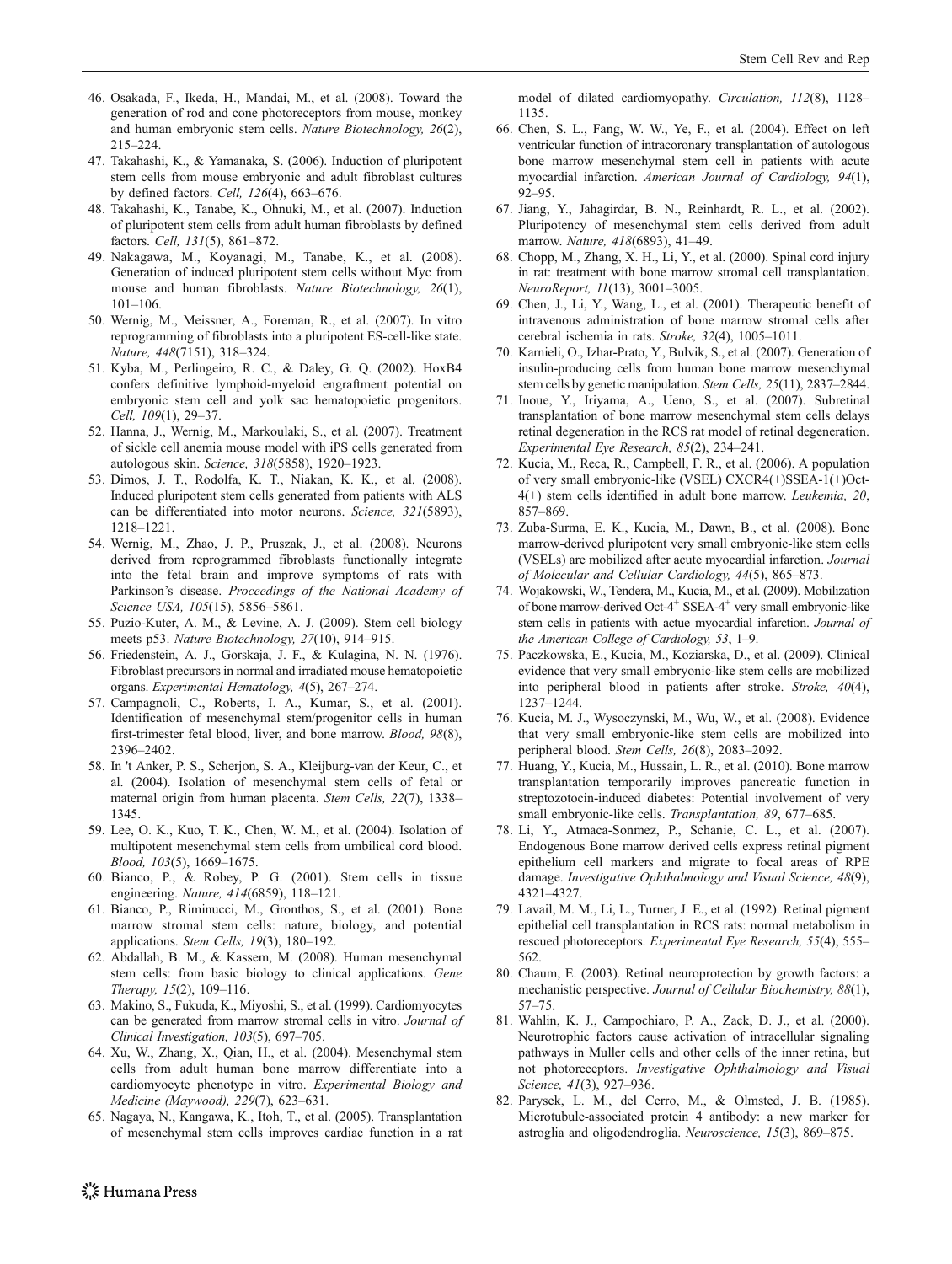- <span id="page-10-0"></span>83. Gouras, P., Flood, M. T., Kjedbye, H., et al. (1985). Transplantation of cultured human retinal epithelium to Bruch's membrane of the owl monkey's eye. Current Eye Research, 4(3), 253–265.
- 84. Binder, S., Krebs, I., Hilgers, R. D., et al. (2004). Outcome of transplantation of autologous retinal pigment epithelium in agerelated macular degeneration: a prospective trial. Investigative Ophthalmology and Visual Science, 45(11), 4151–4160.
- 85. Weisz, J. M., Humayun, M. S., de Juan, E. J., et al. (1999). Allogenic fetal retinal pigment epithelial cell transplant in a patient with geographic atrophy. Retina, 19(6), 540–545.
- 86. MacLaren, R. E., Uppal, G. S., Balaggan, K. S., et al. (2007). Autologous transplantation of the retinal pigment epithelium and choroid in the treatment of neovascular age-related macular degeneration. Ophthalmology, 114(3), 561–570.
- 87. van Meurs, J. C., ter Averst, E., Hofland, L. J., et al. (2004). Autologous peripheral retinal pigment epithelium translocation in patients with subfoveal neovascular membranes. British Journal of Ophthalmology, 88(1), 110–113.
- 88. Rezai, K. A., Lappas, A., Farrokh-Siar, L., et al. (1997). Iris pigment epithelial cells of long evans rats demonstrate phagocytic activity. Experimental Eye Research, 65(1), 23–29.
- 89. Perrault, I., Rozet, J. M., Gerber, S., et al. (1999). Leber congenital amaurosis. Molecular Genetics and Metabolism, 68 (2), 200–208.
- 90. Aramant, R. B., & Seiler, M. J. (1994). Human embryonic retinal cell transplants in athymic immunodeficient rat hosts. Cell Transplantation, 3(6), 461–474.
- 91. Radtke, N. D., Aramant, R. B., Petry, H. M., et al. (2008). Vision improvement in retinal degeneration patients by implantation of retina together with retinal pigment epithelium. American Journal of Ophthalmology, 146(2), 172–182.
- 92. Marc, R. E., Jones, B. W., Watt, C. B., et al. (2003). Neural remodeling in retinal degeneration. Progress in Retinal and Eye Research, 22(5), 607–655.
- 93. Lund, R. D., Kwan, A. S., Keegan, D. J., et al. (2001). Cell transplantation as a treatment for retinal disease. Progress in Retinal and Eye Research, 20(4), 415–449.
- 94. Hoffman, L. M., & Carpenter, M. K. (2005). Characterization and culture of human embryonic stem cells. Nature Biotechnology, 23 (6), 699–708.
- 95. Idelson, M., Alper, R., Obolensky, A., et al. (2009). Directed differentiation of human embryonic stem cells into functional retinal pigment epithelium cells. Cell Stem Cell, 5(4), 396–408.
- 96. Arnhold, S., Klein, H., Semkova, I., et al. (2004). Neurally selected embryonic stem cells induce tumor formation after long-term survival following engraftment into the subretinal space. Investigative Ophthalmology and Visual Science, 45(12), 4251–4255.
- 97. Haruta, M., Sasai, Y., Kawasaki, H., et al. (2004). In vitro and in vivo characterization of pigment epithelial cells differentiated from primate embryonic stem cells. I Investigative Ophthalmology and Visual Science, 45(3), 1020–1025.
- 98. Lund, R. D., Wang, S., Klimanskaya, I., et al. (2006). Human embryonic stem cell-derived cells rescue visual function in dystrophic RCS rats. Cloning and Stem Cells, 8(3), 189–199.
- 99. Kucia, M., Halasa, M., Wysoczynski, M., et al. (2007). Morphological and molecular characterization of novel population of CXCR4+ SSEA-4+ Oct-4+ very small embryonic-like cells purified from human cord blood: preliminary report. Leukemia, 21(2), 297–303.
- 100. Virchow, R. (1855). Leukemia. Archiv für pathologische Anatomie und Physiologie, und für klinische Medizin, 8, 23–54.
- 101. Carr, A. J., Vugler, A. A., Hikita, S. T., et al. (2009). Protective effects of human iPS-derived retinal pigment epithelium cell transplantation in the retinal dystrophic rat. PLoS One, 4(12), e8152.
- 102. Lagasse, E., Connors, H., Al Dhalimy, M., et al. (2000). Purified hematopoietic stem cells can differentiate into hepatocytes in vivo. Nature Medicine, 6(11), 1229–1234.
- 103. Anderson, D. J., Gage, F. H., & Weissman, I. L. (2001). Can stem cells cross lineage boundaries? Nature Medicine, 7(4), 393–395.
- 104. Svendsen, C. N., & Smith, A. G. (1999). New prospects for human stem-cell therapy in the nervous system. Trends in Neurosciences, 22(8), 357–364.
- 105. Shimazaki, T. (2003). Biology and clinical application of neural stem cells. Hormone Research, 60(Suppl 3), 1–9.
- 106. Bez, A., Corsini, E., Curti, D., et al. (2003). Neurosphere and neurosphere-forming cells: morphological and ultrastructural characterization. Brain Research, 993(1–2), 18–29.
- 107. Clarke, D. L., Johansson, C. B., Wilbertz, J., et al. (2000). Generalized potential of adult neural stem cells. Science, 288 (5471), 1660–1663.
- 108. Bjornson, C. R., Rietze, R. L., Reynolds, B. A., et al. (1999). Turning brain into blood: a hematopoietic fate adopted by adult neural stem cells in vivo. Science, 283(5401), 534–537.
- 109. Dong, X., Pulido, J. S., Qu, T., et al. (2003). Differentiation of human neural stem cells into retinal cells. NeuroReport, 14(1), 143–146.
- 110. Enzmann, V., Howard, R. M., Yamauchi, Y., et al. (2003). Enhanced induction of RPE lineage markers in pluripotent neural stem cells engrafted into the adult rat subretinal space. Investigative Ophthalmology and Visual Science, 44(12), 5417– 5422.
- 111. Ahmad, I., Tang, L., & Pham, H. (2000). Identification of neural progenitors in the adult mammalian eye. Biochemical and Biophysical Research Comunications, 270(2), 517–521.
- 112. Merhi-Soussi, F., Angenieux, B., Canola, K., et al. (2006). High yield of cells committed to the photoreceptor fate from expanded mouse retinal stem cells. Stem Cells, 24(9), 2060–2070.
- 113. Ahmad, I. (2001). Stem cells: new opportunities to treat eye diseases. Investigative Ophthalmology and Visual Science, 42 (12), 2743–2748.
- 114. Ratajczak, M. Z., Kucia, M., Reca, R., et al. (2004). Stem cell plasticity revisited: CXCR4-positive cells expressing mRNA for early muscle, liver and neural cells 'hide out' in the bone marrow. Leukemia, 18(1), 29–40.
- 115. Friedlander, M., Dorrell, M. I., Ritter, M. R., et al. (2007). Progenitor cells and retinal angiogenesis. Angiogenesis, 10(2), 89–101.
- 116. Gandy, K. L., Domen, J., Aguila, H. L., et al. (1999). CD8<sup>+</sup>TCR<sup>+</sup> and CD8<sup>+</sup> TCR- cells in whole bone marrow facilitate the engraftment of hematopoietic stem cells across allogeneic barriers. Immunity, 11(5), 579–590.
- 117. Schuchert, M. J., Wright, R. D., & Colson, Y. L. (2000). Characterization of a newly discovered T-cell receptor beta-chain heterodimer expressed on a CD8+ bone marrow subpopulation that promotes allogeneic stem cell engraftment. Nature Medicine, 6(8), 904–909.
- 118. Huang, Y., Rezzoug, F., Chilton, P. M., et al. (2004). Matching at the MHC Class I K locus is essential for long-term engraftment of purified hematopoietic stem cells: a role for host NK cells in regulating HSC engraftment. Blood, 104, 873–880.
- 119. Fugier-Vivier, I., Rezzoug, F., Huang, Y., et al. (2005). Plasmacytoid precursor dendritic cells facilitate allogeneic hematopoietic stem cell engraftment. Journal of Experimental Medicine, 201(3), 373–383. PMCID: PMC2213023.
- 120. Rezzoug, F., Huang, Y., Tanner, M. K., et al. (2008). TNFa is critical to facilitation of hematopoietic stem cell engraftment and function. Journal of Immunology, 180(1), 49–57.
- 121. Grimes, H. L., Schanie, C. L., Huang, Y., et al. (2004). Graft facilitating cells are derived from hematopoietic stem cells and functionally require CD3, but are distinct from T lymphocytes. Experimental Hematology, 32(10), 946–954.
- 122. Huang, Y., Fugier-Vivier, I., Miller, T., et al. (2008). Plasmacytoid precursor dendritic cells from NOD mice exhibit impaired function: